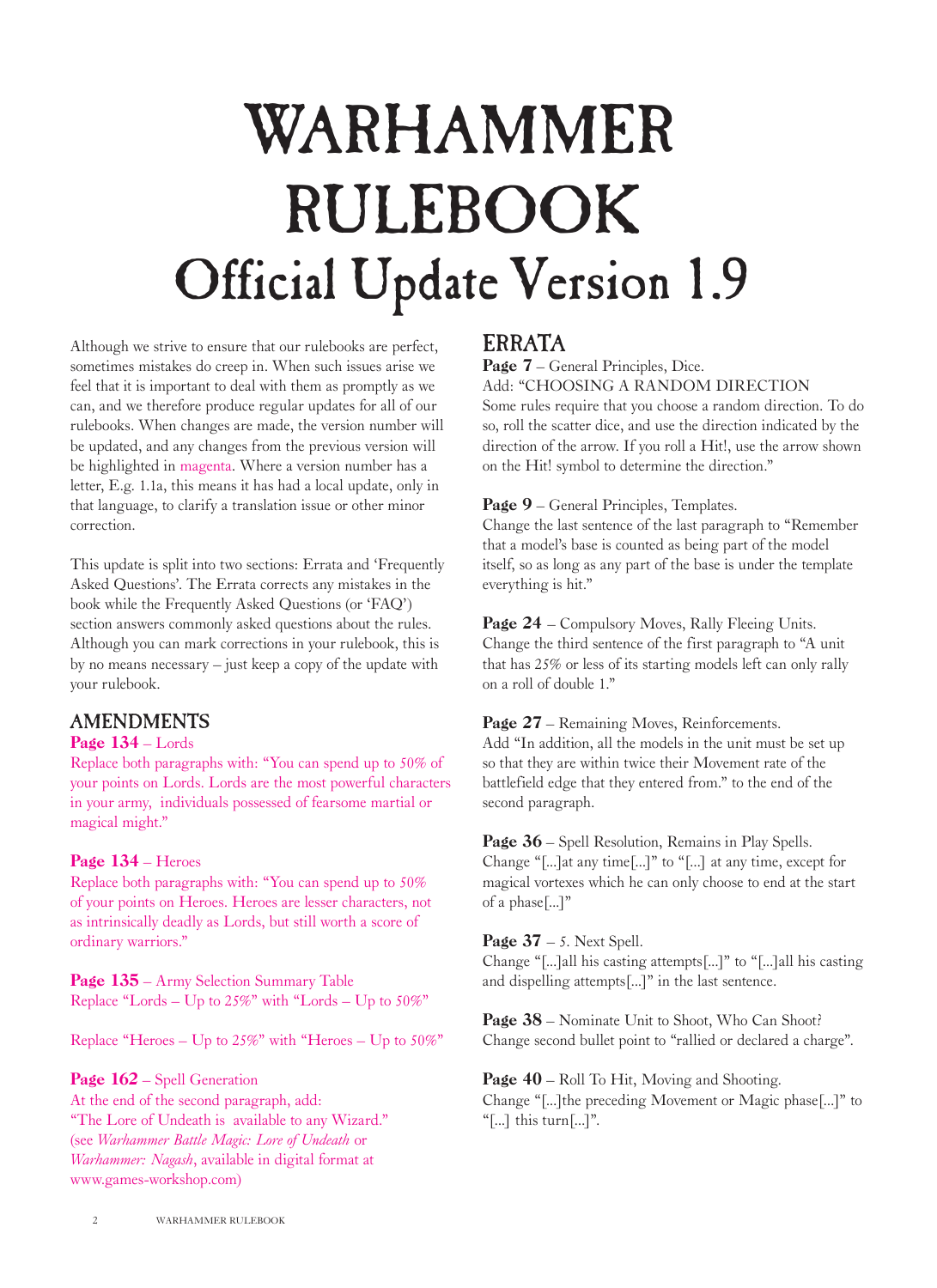Page 41 – Roll To Hit, Firing at Long Range. Change both references of "[...]16"[...]" to "[...]18"[...]" and change both references of "[...]8"[...]" to "[...]9"[...]".

Page  $42$  – Shooting, Roll To Wound. Add the following sentence to the end of the fourth paragraph: 'A To Wound roll of a 1 on a D6 always fails, regardless of any dice modifiers.'

Page  $43$  – Saving Throws.

Change the third paragraph to "Note that a save of any kind can never be better than 1+. This does not prevent a model having items or special rules that would take the save even lower, it simply caps the saving throw at 1+. Also, remember that a roll of 1 is always a failure."

Page  $43$  – Saving Throws, Shields.

Add "If a model has no armour save apart from a shield, it gains a 6+ armour save" to the end of the second paragraph. Change the third paragraph to "For example: A Dark Rider is mounted giving it a save of  $6+$ , it also has light armour which increases its save to  $5+$ . If it also carried a shield, its armour save would increase to 4+."

Page  $48$  – Fight a Round of Close Combat, Dividing Attacks.

Change "[…]different characteristic profiles, it can[…]" to "[…]different characteristic profiles, or two or more characters or units with the same characteristic profiles, it  $can$ [...]

Page 51 – Close Combat, Roll To Wound. Add the following sentence to the end of the fourth paragraph: 'A To Wound roll of a 1 on a D6 always fails, regardless of any dice modifiers.'

Page 52 – Calculate Combat Result, Wounds Inflicted. Change "[...]counts as having scored all the slain model's remaining Wounds." to "[...]score the same amount of Wounds as the slain model has on its profile." in the last paragraph.

Page 54 – Loser Takes a Break Test, Steadfast. Change the first paragraph to read "If a defeated unit has more ranks than its enemy, it takes a Break test without applying the difference in the combat result scores. You should include the front rank for the purposes of determining whether or not a unit is steadfast."

Change the fourth paragraph to read "Steadfast units don't apply the difference in combat result scores to Break tests."

Page 55 – Combat Reform, Reforming From Victory. Change the first sentence of the second paragraph to "A combat reform is essentially a standard reform (page 14), save for the fact that the centre point of the reformed unit does not have to stay in the same place."

Change "[...]is one special restriction[...]" to "[...]are two special restrictions[...]" and change "[...]was made[...]" to "[...] was made, and the unit may not reform in such a way as to contact a different facing on any enemy unit it is in contact with[...]" in the second paragraph.

Page 60 – Multiple Combats and Break Tests, Steadfast. Change "[...]can use its unmodified Leadership[...]" to "[...] doesn't apply the difference in combat result scores[...]". Change both references to "[...] any enemy units [...]" to "[...] all enemy units [...]".

Page 63 – Direction of Flight, Brought About by Heavy Casualties. Change "[...]from the unit[...]" to "[...]from the unit/ terrain[...]".

Page 66 – Special Rules, What Special Rules Does It Have. Change "[...]the effects of multiple special rules[...]" to "[...] the effects of different special rules[...]"Add "However, unless otherwise stated, a model gains no additional benefit from having the same special rule multiple times." to the end of the first paragraph.

Page 66 - Special Rules, Always Strikes First. Change "[...]re-roll failed misses[...]" to "[...]re-roll misses[...]" in the first sentence of the third paragraph.

Page 69 - Special Rules, Extra Attack. Add "Unlike most special rules, the effects of multiple Extra Attack special rules are cumulative."

Page 69 – Special Rules, Fight In Extra Ranks. Add "Unlike most special rules, the effects of multiple Fight In Extra Ranks special rules are cumulative."

Page 71 – Special Rules, Impact Hits, Resolving Impact Hits.

Change "[...]this rule has no effect." to "[...]no Impact Hits are inflicted."

Page 71 – Special Rules, Resolving Impact Hits. Add the following sentence to the end of the third paragraph: '"Look Out Sir!" rolls cannot be taken against Impact Hits.'

Page 74 – Special Rules, Random Movement.

Add "If a model has the Random Movement and Swiftstride special rules (a chariot with Random Movement, for example), then the Swiftstride special rule is not used." to the end of the first paragraph.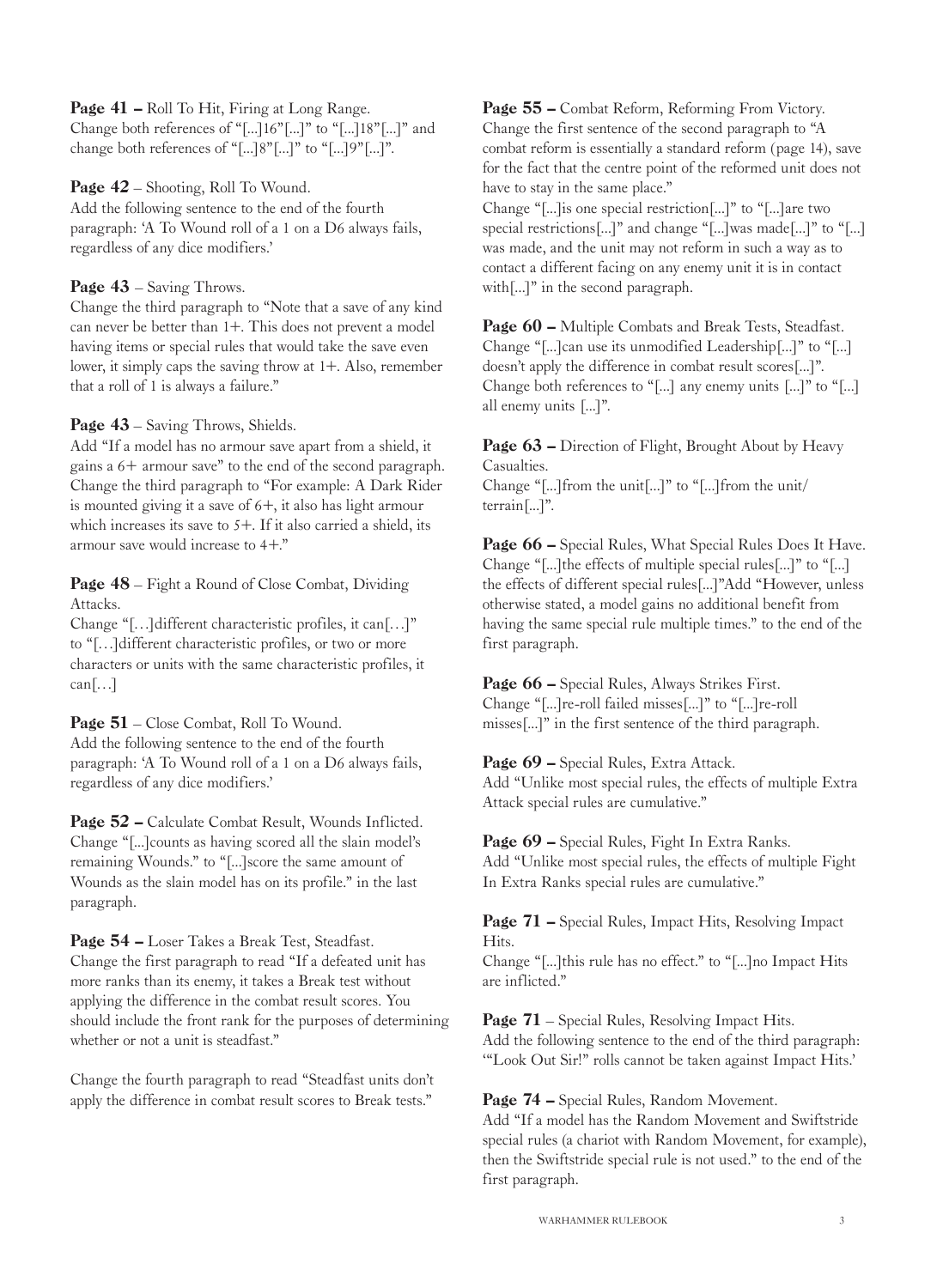Page 75 – Special Rules, Sniper.

Change "A model making a[...]" to "unless making a Stand and Shoot charge reaction, a model making a[...]" at the start of the third paragraph.

Page 77 – Special Rules, Skirmishers, Free Reform. Change "[...]move, provided[...]" to "[...]move, even if it marches, provided[...]". Change "[...]double its Move value." to "[...]double its Movement value."

Page 77 – Special Rules, Skirmishers, Light Troops. Change "[...]zero ranks[...]" to "[...]zero ranks in combat[...]".

Page 79 - Special Rules, Ambushers. Change "[...]start of the turn[...]" to "[...]start of his turn[...]" in the second paragraph.

Page 79 – Deployment Special Rules, Vanguard. Change "[...]make a 12" move[...]" to "[...]make a move of up to 12"[...]".

Page 82 – Cavalry, Cavalry and Special Rules. Add "If the mount has the Fast Cavalry special rule, then the whole model has it." to the list of exceptions.

#### Page 83 – Monstrous Cavalry.

In the second paragraph, replace "All the cavalry rules… with one exception – monstrous cavalry always use the highest Wounds characteristic…" with "All the cavalry rules…with two exceptions – monstrous cavalry always use the highest Toughness and Wounds characteristics…"

## Page 83 – Monstrous Cavalry.

Add "MONSTROUS SUPPORT

Furthermore, the rider of a monstrous cavalry model can make as many supporting attacks as are on its profile, up to a maximum of three." to the end of the paragraph.

## Page 85 – Monstrous Beasts.

Add "MONSTROUS SUPPORT

Furthermore, a monstrous beast can make as many supporting attacks as are on its profile, up to a maximum of three." to the end of the paragraph.

Page 91 – Weapons, Brace of Pistols.

Add "Requires Two Hands." to the special rules on the profile.

Page 91 – Weapons, Two/Additional Hand Weapons. Add "Requires Two Hands." to the special rules on the profile.

Page 93 – Command Groups, Champions and Shooting. Change the third paragraph to "The only exceptions to this are attacks that use a template (such as cannons, stone throwers, breath weapons, magical vortexes and so on)."

Page 96-97 – Characters, Shooting at Lone Characters. Change "[...]five or more models[...]" to "[...]five or more rank and file models[...]" in the second paragraph.

#### Page 101 – Leaving A Unit.

Add "A character may not leave a unit on the same turn that they join it." to the end of the fourth paragraph.

Page 105 - Character Mounts, Monstrous Cavalry Mount. Add " even if he is riding a monstrous beast with only one Wound" to the end of the last sentence of the first paragraph.

Page 107 – The General, Inspiring Presence. Change "within 12" use his Leadership instead" to "within 12" may use his Leadership instead"

#### Page 107 – The Battle Standard Bearer.

Add "If a Battle Standard Bearer is in a unit that Refuses a Challenge and is subsequently moved to the rear of its unit, it loses the Hold Your Ground rule until the end of the turn. Note, however, that if the Battle Standard Bearer has a magic standard its effects continue to apply as normal (it cannot be 'switched on or off')".

#### Page 109 – Shooting with War Machines.

Change "Unless specified otherwise, all war machine weapons…" to "Unless specified otherwise, all weapons in this section (and all other weapons mounted on war machines)…"

Page 112 – Cannons, Choosing a Target. Change "[...]pivot in the Movement phase[...]" to "[...]pivot in the Shooting phase[...]" in the last sentence of the first paragraph.

Page 114 – Stone Throwers, Firing a Stone Thrower. Change "[...]place it anywhere completely within the war machine's line of sight,[...]" to "[...]place it anywhere with the central hole within the war machine's line of sight,[...]" in the first sentence.

Page 119 – Forests, Forests and Movement. Change "[...]  $Flyer$ [...]" to "[...]  $Fly$ [...]".

Page 127 – Buildings, Abandoning a Building. Change the second sentence to "Place the unit in any desired formation, with at least one model of the rear rank 1" away from the building and no model within 1" of the building."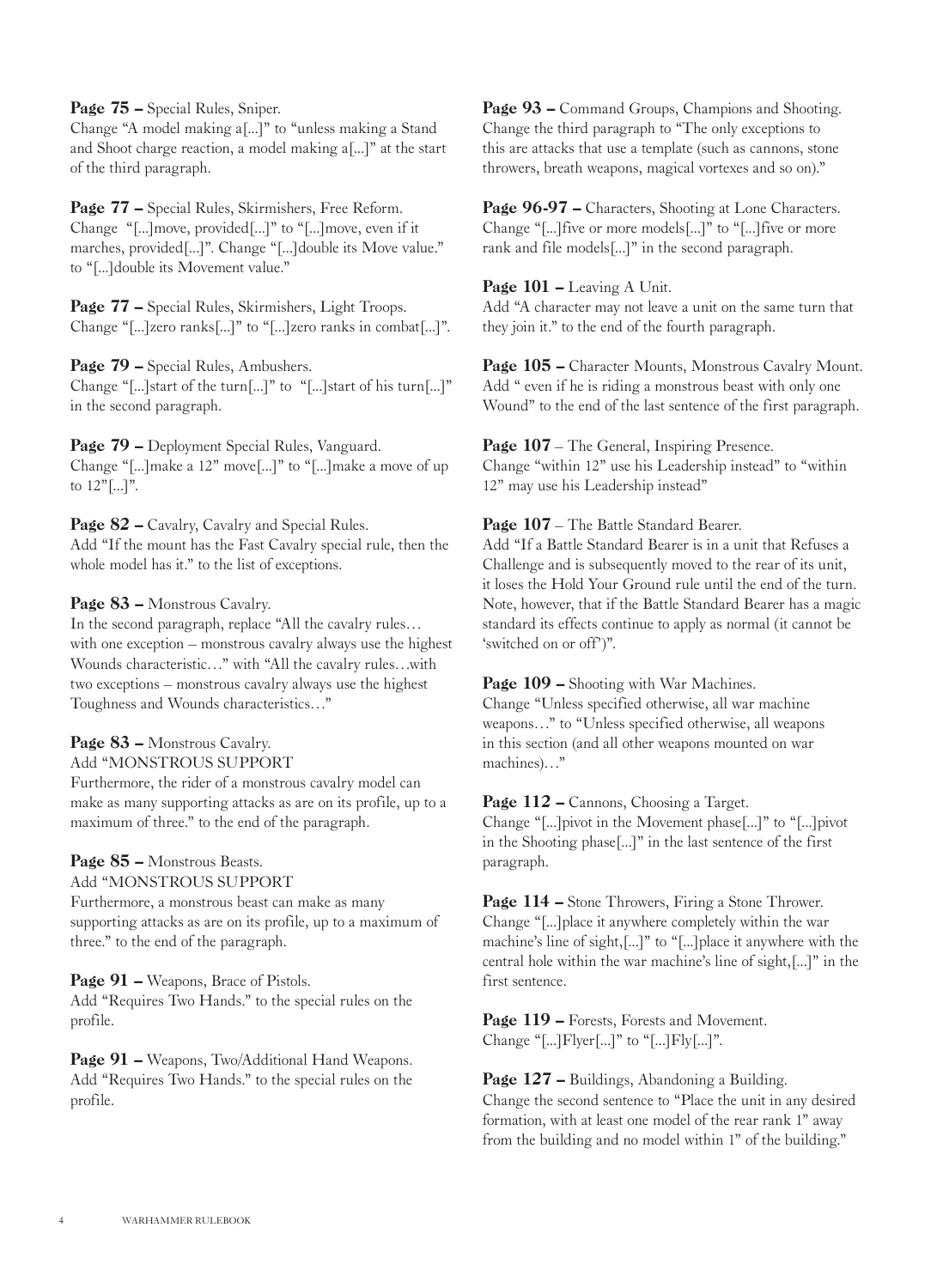#### Page 143 – Victory Conditions, Victory Points.

Change "[...]at least twice as many victory points as your opponent - any[...]" to "[...]at least 100 victory points more than your opponent – if you score at least twice as many victory points as your opponent, then you have achieved a crushing victory! Any[...]"

#### Reference Section – Arcane Creatures.

Add "Large Target" to the Special Rules for the Mountain Chimera and Great Fire Dragon.

#### Reference Section – Arcane Creatures, Great Fire Dragon.

Change "[...](Strength 5)[...]" to "[...](Strength 5, Flaming Attacks)[...]".

#### Reference Section – The Lore of Fire, The Burning Head.

Change the first sentence to read 'The Burning Head is a direct damage spell which can be used to target units that are in combat.'

#### Reference Section – The Lore of Metal, *Gehenna's Golden Hounds.*

Change "[...](representing his comrades defending him from the hounds)[...]" to "[...], as long as the unit consists of five or more rank and files models[...]"

#### Reference Section – The Lore of Light, *Birona's*

*Timewarp.* Change "[...]Movement[...]" to "[...]Movement Allowance[...]"

Reference Section – The Lore of Life, *Regrowth.* Change "[...]models slain[...]" to "[...]wounds lost[...]Each cavalry model recovered in this way counts as 2 Wounds lost earlier in the battle, not 1" in the second sentence.

Reference Section – The Lore of Heavens, Wind Blast. Add the following at the end of the third sentence: 'Treat the edge of the board as impassable terrain for the purposes of this spell.'

Reference Section – Lore of Shadow, *Smoke and Mirrors.* In the last sentence change "[…]friendly character[…]" to "[…]friendly non-fleeing character[…]".

Reference Section – The Lore of Shadow, *Okkam's Mindrazor.* Change "[...]when rolling To Wound with[...]" to "[...]  $for$ [...]"

#### Reference Section – The Lore of Shadow, *The Penumbral Pendulum.*

Ignore the first sentence of the second paragraph. This spell does not have a type.

#### Reference Section – The Lore of Death, *The Purple Sun of Xereus.*

Change "[...]Any model touched by the template must[...]" to "[...]Any model under, or passed over by, the template must[...]" in the fifth sentence.

Reference Section – Magic Items, Paired Weapons. Change the last sentence to: "In addition to their other effects, paired weapons have the Extra Attack and the Requires Two Hands special rules."

#### Reference Section – Arcane Items. Add "STAFF OF SORCERY 35 points The bearer receives  $a +1$  bonus on attempts to dispel."

Reference Section – Arcane Items, Power Scroll. Change the last sentence to read 'During the casting attempt, the casting value of the spell is halved (rounding up). You cannot choose to cast a boosted version of a spell when using a Power Scroll.'

Reference Section – Enchanted Items, Wizarding Hat. Change "[...]randomly chosen spell[...]" to "[...]randomly chosen Battle Magic[...]"

#### Reference Section – Armour Saves.

Add "Shield  $6+$ <br>Mounted + Shield  $5+$ "  $M$ ounted  $+$  Shield

Reference Section – Casting Summary. Change "[...]beats[...]" to "[...]equals or beats[...]"

Reference Section – Spell Types, Augment/Needs line of sight? Change "Y" to "N"

Reference Section – Spell Types, Hex/Needs line of sight? Change "Y" to "N"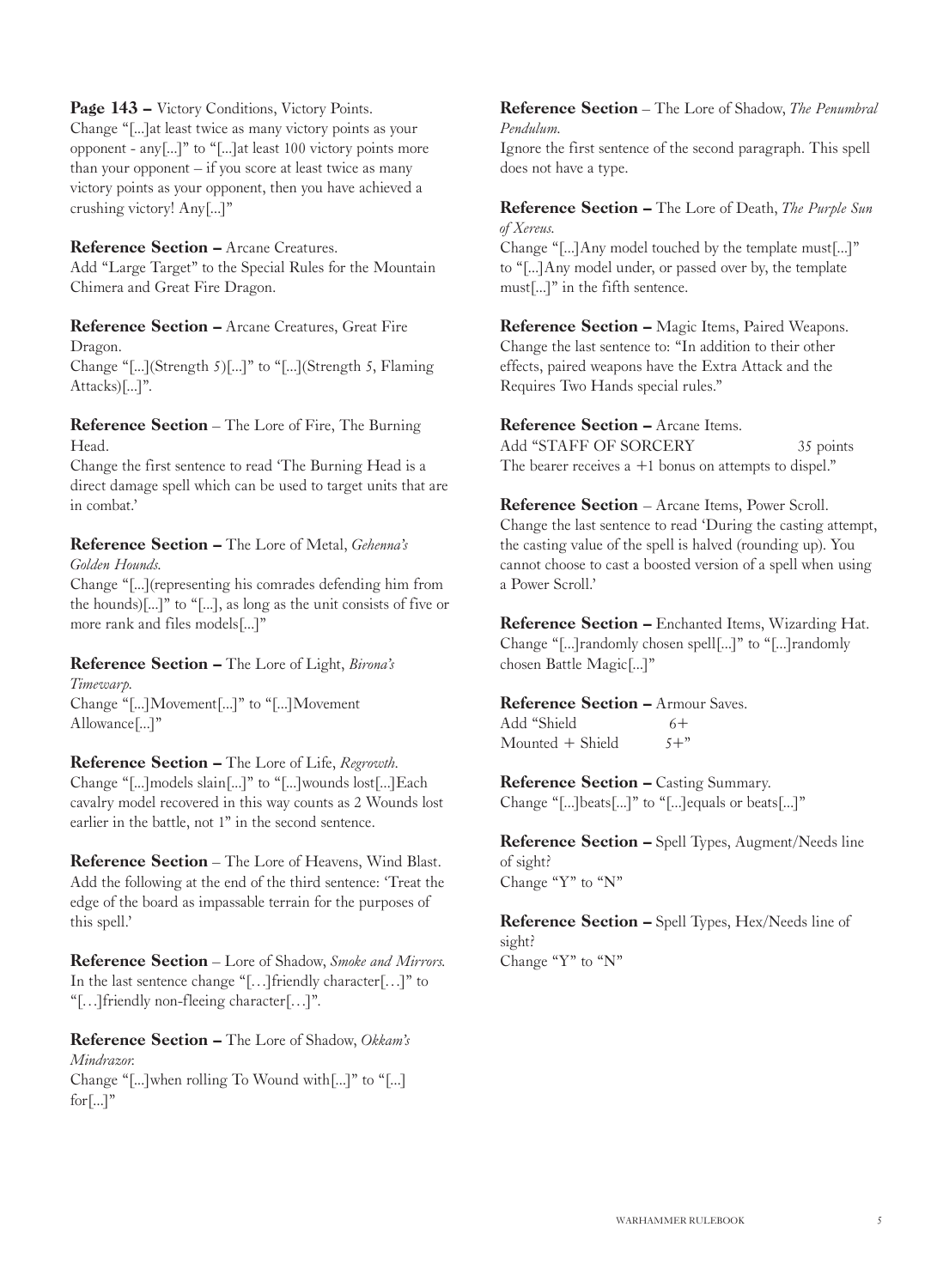## $FAOs$

*Q: What happens when there is a conflict between two magic items or special rules? (p2)* A: Use 'The Most Important Rule'

#### Models and Units

*Q: When a model has a random characteristic value, 3D6 or 2D6+2 for example, can that characteristic go above 10? (p3)* A: Yes, this is an exception to the usual maximum.

*Q: Does a magic item or spell that gives a bonus to a characteristic, do so bonus for all rules purposes (e.g. the effect of spells, characteristic tests, etc)? (p4)*

A: Yes, except for magic weapons or where the description of the item or spell specifically says otherwise.

*Q: Does a weapon that gives a bonus to a characteristic only give that bonus when being used to attack a model?(p4)*

A: Most weapons, including magic weapons, state when the bonus is given. For example, a model with the Fencer's Blades will always have Weapon Skill 10 whilst a model with a great weapon will only have +2 Strength when striking an enemy in close combat. When a weapon does not say when the characteristic bonus applies, then it only applies when striking, or being struck, in close combat.

### General Principles

*Q: Can I measure distances and ranges at any time and for any reason? (p6)*

A: Yes.

*Q: Is a model considered to be in base contact with itself? (var)* A: No.

*Q: If a model is granted a re-roll To Hit from a special rule such as Hatred but the model they are attacking has a special rule, magic item etc. that forces successful To Hit rolls to be re-rolled, how is this dealt with? (p7)*

A: They cancel each other out and no re-rolls are made for as long as both special rules are in effect.

#### *Q: How should a template be held or placed above a unit or the battlefield? (p9)*

A: It should be as close to the battlefield or unit as possible, trying to gain an advantage by doing otherwise simply isn't in the spirit of the game!

#### *Q: Will a unit automatically pass a characteristic test if any model in the unit has the ability to do so? (p10)*

A: No, every model in the unit must have the ability to automatically pass the characteristic test for the unit to pass it automatically.

#### *Q. For characteristic tests, is the best value in the unit always used? (p10)*

A. If the unit is required to take a characteristic test, the best value in the unit is used. If every model in a unit is required to take a characteristic test, then each model uses its own best value instead.

*Q: If a unit taking a Leadership test has a modifier to its Leadership, will this modifier still apply if the unit uses the General's Leadership, because of the Inspiring Presence special rule for example? (p10)*

A: Yes.

*Q: Does a unit that has a LD of '0' or '-' automatically fail Leadership tests? (p10)*  $A \cdot Y_{PS}$ 

*Q: When taking a Leadership test, sometimes you have to take it on your unmodified Leadership. What is your unmodified Leadership? (p10)*

A: Your unmodified Leadership is the highest Leadership characteristic in the unit. So the Leadership from any characters in the unit itself (but not from outside the unit, from Inspiring Presence for example) with a higher Leadership can be used unless specifically stated otherwise.

#### Movement

*Q: When a unit is wheeling, do you measure the distance moved by the outside model of the front rank? (p14)* A: Yes.

*Q: Once a unit has declared a Flee! charge reaction, or if it is already fleeing at the start of the movement phase, must it declare and resolve a Flee! charge reaction for every subsequent charge declared against it that turn? (p17)* A: Yes.

*Q: If multiple units have declared a charge against a unit that has chosen a Flee! Charge response, can they all attempt to redirect their charge if there is another viable target in range? (p18)* A: Yes. The controlling player chooses in which order to try and redirect his charging units.

*Q: If I can only maximise the number of models fighting by contacting another enemy unit, must I declare a charge against that unit? (p20)* A: No.

*Q: Can a fleeing model dispel spells or use magic items? (p24)* A: No.

*Q: Can a unit near or on the board edge pivot (or wheel) so that part of the unit (or its base) is temporarily off of the board? (p27)* A: Yes, though it is not allowed to end its movement with part of the unit (or its base) off the board.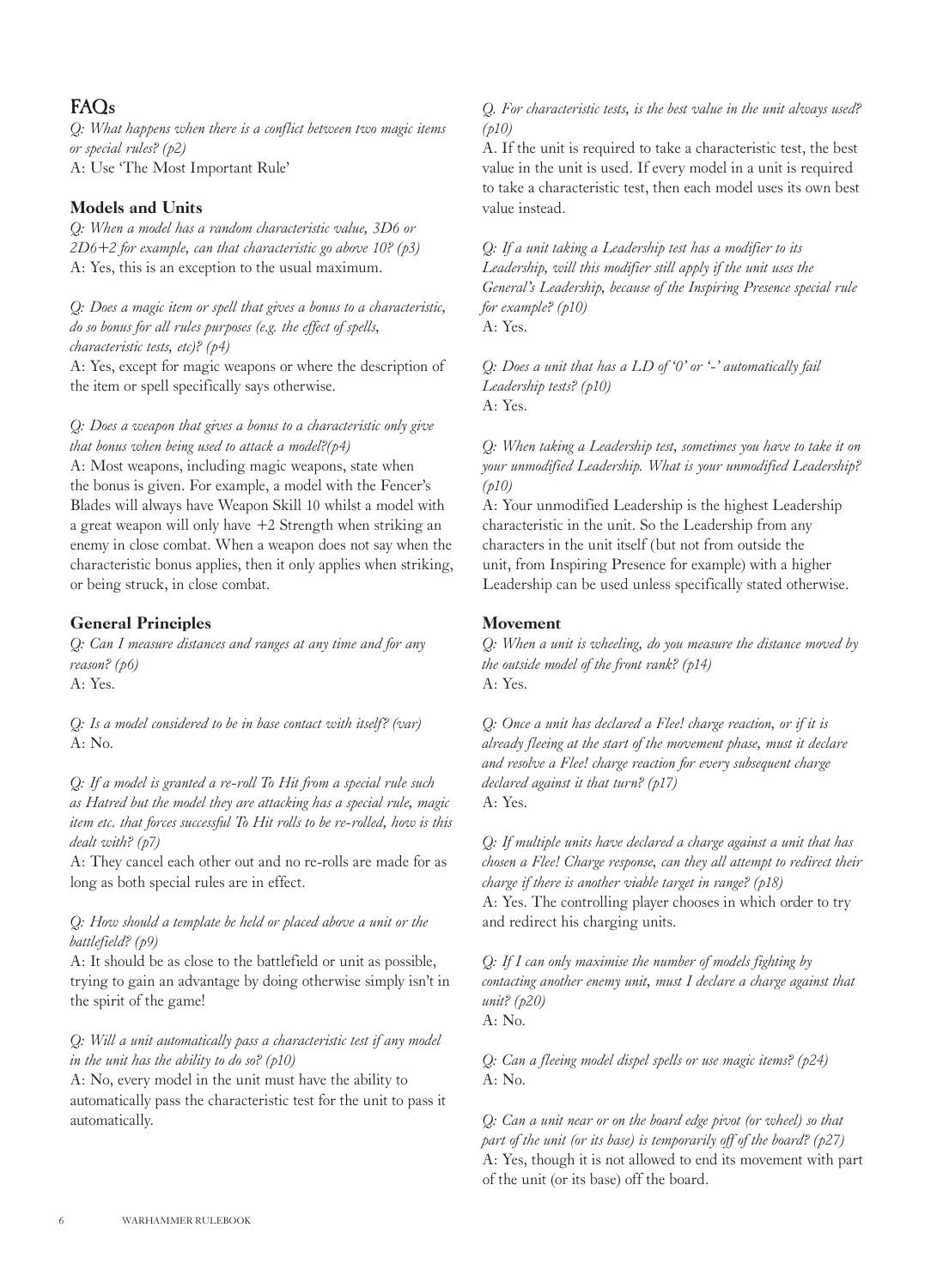#### Magic

*Q: What happens if a Wizard loses one or more Wizard levels? (p28)*

A: Whenever a Wizard loses one or Wizard levels, he instantly forgets a single spell for each Wizard level lost, chosen at random from those he knows.

*Q: Can a model lose Wizard levels granted by a magic item? (p28)* A: Yes.

*Q: Can Bound Spells be forgotten if a Wizard loses a Wizard level? (p28)*

A: No. If a model has loses a Wizard level and has a selection of 'normal' and bound spells, do not include the bound spells when randomising which are forgotten.

*Q: If a Wizard has had his level reduced to 0 does he still counts as a Wizard and can he still attempt to channel Power and Dispel dice? (p28)*

A: Yes.

*Q: Do dice that have been 'removed' from the pool to cast a spell still count against the power limit? (p30)*

A: Yes. They count against the power limit until the moment they are rolled, at which point they are 'used up' and no longer count against the power limit.

*Q: If I have a special rule that generates power or dispel dice at that doesn't state when they are added or specifies they are added at the start of the Magic phase, when are these dice added to the pool?(p30)*

A: They are added after rolling for the Winds of Magic but before any casting attempts have been made.

*Q: Can I use more than 12 power or dispel dice in a phase even though the pool is limited to 12? (p30)*

A: Yes. While the pool can never contain more than 12 power or dispel dice at any one time, some abilities can generate more dice part way through a Magic phase.

*Q: If a Wizard has had his level reduced to 0 and he still knows one or more spells, can he attempt to cast them? (p31)* A: No.

*Q: Do ranged direct damage spells that use a template have to target an enemy unit? (p31)*

A: Yes, the template must be placed over the target enemy unit.

#### *Q: Can direct damage spells be used in such a way that they affect friendly models? (p31)*

A: No. A direct damage spell can't be used in a way that deliberately affects a friendly model (though they may end up scattering onto a friendly model and affecting it in that way).

*Q: When targeting a unit with a small or large round template, must the whole template be within the maximum range of the spell? (p31)*

*A: No, the hole in the centre of the template must be within range.*

*Q: Can magical vortex spells be used in such a way that they affect friendly models? (p31)* A: Yes.

*Q: Can models choose to voluntarily move into/through a magical vortex? (p31)*

A: No.

*Q: What happens to models that are forced to move into / through a magical vortex due to Compulsory Movement or other such effects? (p31)*

A: As soon as the unit makes contact with the Magical Vortex it suffers the full effects of the spell (in the case of a spell that affects all models hit, every model whose base would pass into/through the vortex is affected by the spell). Surviving models are then placed 1" beyond the template and their movement ends.

*Q: Do bonus power dice, which are added to those taken from the power pool when a Wizard casts a spell, count when working out if a spell fails due to the Not Enough Power rule? (p32)* A: Yes, regardless of when these dice are added. The exception to this rule is that it does not include any dice that are secially stated as not being power dice (such as Night Goblin's Magic Mushroom dice).

*Q: Some magical items and special rules cause a miscast to occur on casting rolls other than that of a double six. For example, you might have to roll on the Miscast table if you roll any double. When this occurs, is the spell still cast? (p34)*

A: Yes, as long as the casting value is met.

*Q: Is damage caused by a miscast counted as a spell? Can a model with Magic Resistance add it to its ward save against it? (p34)* A: No to both questions.

*Q: Can there ever be more than one attempt at dispelling a spell per magic phase? Can a Wizard use a scroll if it isn't allowed to make a dispel attempt, for example the spell was cast with irresistible force or the wizard has previously failed to dispel a spell that turn? (p35)* A: No to both questions.

*Q: If a magical vortex ends its move over a unit it is placed 1" beyond the unit. If this is also over a unit should it be placed 1" beyond that unit, repeating the process until it is not touching any models? When this happens, I assume models between where the magical vortex ended its move and where the template is placed are not affected by the spell? (p36)* A: Yes to both questions.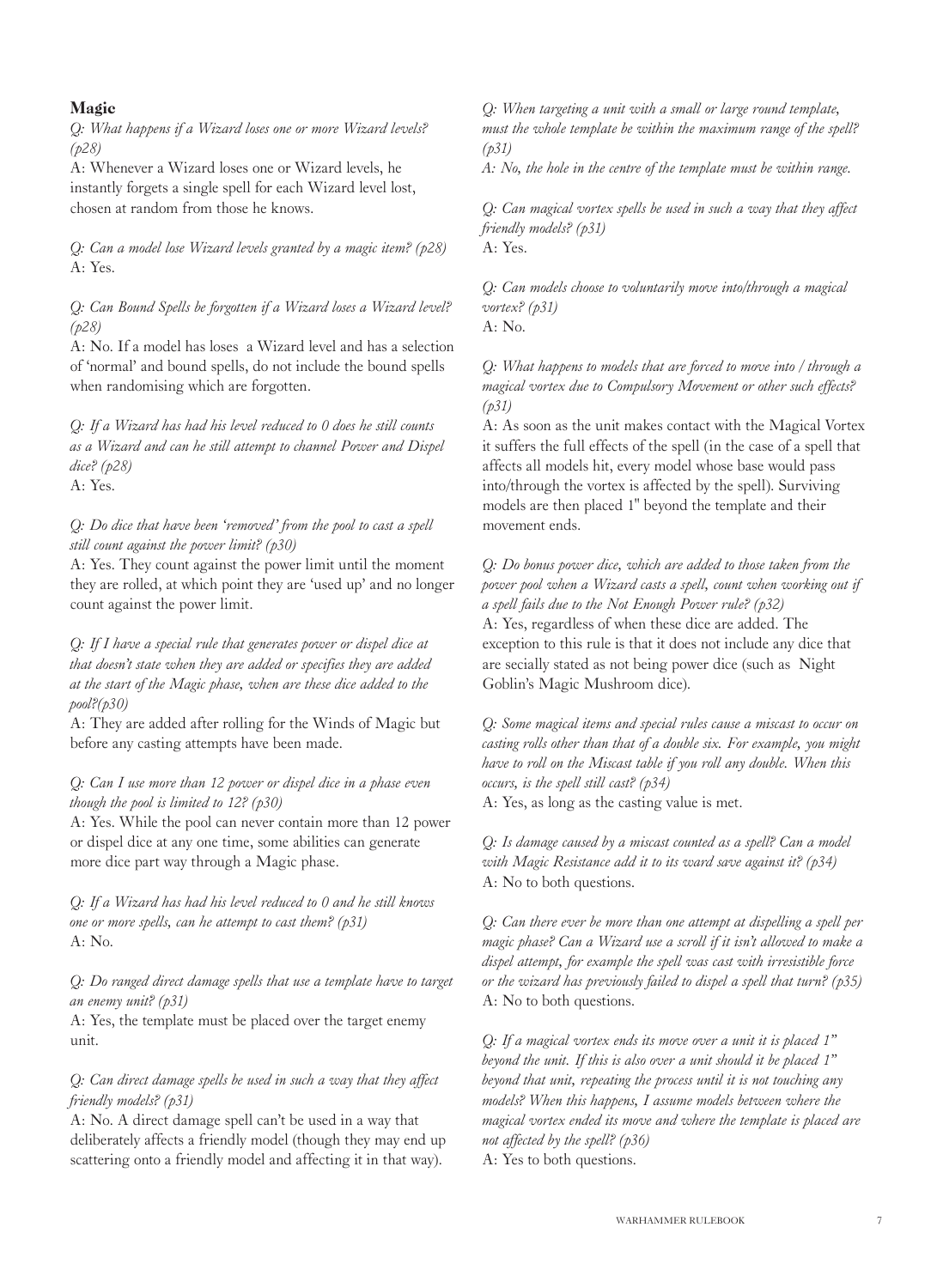*Q: Are units that move through the template for a magical vortex affected by it? (p36)* A: Yes.

*Q: Does a remains in play spell end if the Wizard who cast it has his Wizard level reduced to 0 or if he forgets the spell? (p36)*  $A: No.$ 

*Q: If I am dispelling a boosted remains in play spell, what value do I need to beat to dispel it? (p36)*

A: You will need to beat the basic casting value of the spell (not the boosted casting value).

*Q: A Wizard is not allowed to cast the same spell twice. However, if he has a Magic Item capable of casting that spell as a bound spell, can he still use it to cast the same spell again? (p37) A: Yes.*

*Q: If a bound spell is from a Lore of Magic with a lore attribute, will the successful casting of the bound spell also trigger the lore attribute? (p37)*

*A: Yes. It is worth noting that some lore attributes effects targets the Wizard casting the spell. In the case of Bound Spells it will target whoever is casting the spell instead. Shooting*

*Q: What will the To Hit modifier be for shooting at a unit in a building with the Skirmishers special rule? (p40)* A: It will be -3 in total. -2 for being in hard cover and -1 for having the Skirmishers special rule.

*Q: When hits, other than from shooting and close combat attacks, are inflicted upon a unit how are these hits resolved? (p42)* A: As per the 'Resolving Unusual Attacks' box. Note that all hits resolved in this way will count as shooting attacks for working out who is hit.

*Q: Do special rules that can inflict hits in close combat, such as Stomp and Breath Weapons, count as close combat attacks? (p42)* A: No they count as an unusual attack and will be distributed as a shooting attack.

*Q: When a unit has multiple toughness values or armour saves do you use the value of the majority or in the case of a tie, the best (p42, 43)?*

A: Yes, unless specified otherwise.

*Q: A war machine is wounded by a hit with the Multiple Wounds special rule. Is the number of Wounds lost limited to 1? (p45)*  $A: No.$ 

#### Close Combat

*Q: Does a model with a shield get the armour save bonus in combat if it can't use it? For example it is using a weapon that requires two hands? (p43)* A: No.

*Q: When a model has multiple pieces of armour are the armour saves always combined?(p43)*  $A \cdot Y_{PS}$ 

*Q: Usually models are removed from the rear rank in combat when slain. However if a model has to be removed from a fighting rank as there are no others to replace them – for example a unit champion or character – will another model immediately fill the gap? (p51)* A: Yes.

*Q: When a unit flees 'directly away' from another, does this mean that you turn the unit about its centre, so that it will flee directly away from the centre of the unit it is fleeing from? (p57)* A: Yes.

*Q: If a unit charges into combat and, on the turn it charges, the last of the enemy unit it is fighting are removed as casualties due to Daemonic Instability, the Unstable special rule, Cornered Rats or as a result of a War Machine failing its Break test, does the charging unit get to make an Overrun move? (p58). A: Yes.*

*Q: If I charge an enemy and they are wiped out before the Close Combat phase, can I choose to either Overrun or Reform From Victory? If I can, when does this occur? (p58)* A: Yes. This occurs at the start of the Close Combat phase before any blows have been struck.

#### Panic

*Q: If a unit fails a Panic test brought about by heavy casualties, and there is nothing to flee from (for example the damage caused by a miscast from a Wizard in the unit) in which direction should the unit flee? (p63)*

A: Pivot the unit on the spot (ignoring other units) so that it is facing directly away from the closest enemy unit.

#### Special Rules

*Q: Are upgrades bought for characters from army specific lists which aren't magic items or equipment (such as Vampiric Powers or Deamonic Gifts) special rules? (p66)*

A: Yes, unless specifically stated otherwise in an entry.

*Q: Do Breath Weapon hits benefit from any other special rules, equipment or magic items of the model that inflicts the hits? (p67)* A: No.

*Q: Does a model with the Ethereal special rule still have to take a Leadership test see if it is affected by Stupidity, or to march if an enemy is within 8" (as failing may slow its move)? (p68)* A: Yes to both questions.

*Q: If a model with the Ethereal and Unstable special rules loses combat, does it suffer an extra Wound for every point it lost combat by? (p68)* A: Yes.

8 WARHAMMER RULEBOOK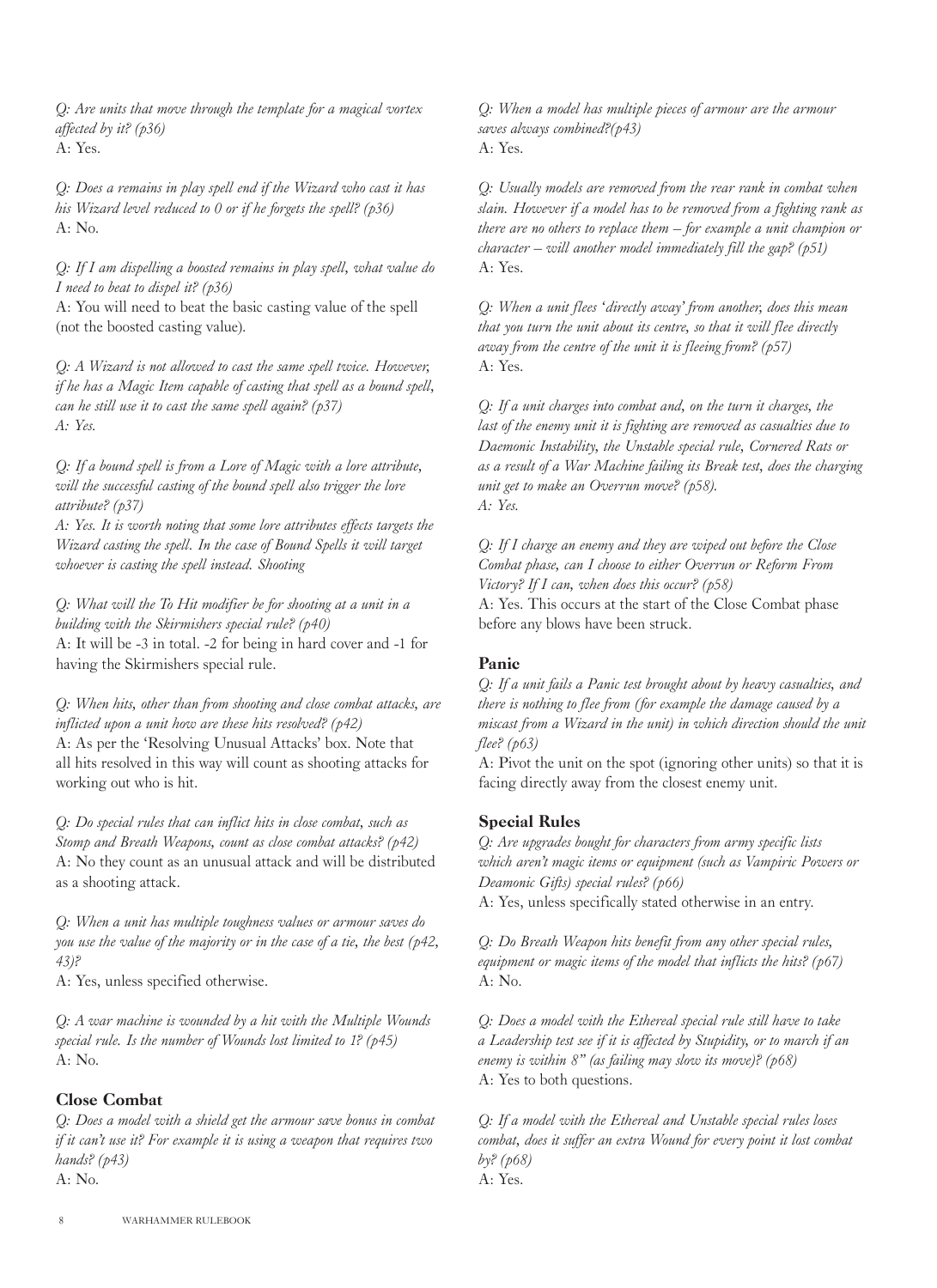#### *Q: What are 'magical attacks'? (p68)*

A: All attacks made by spells and magic items are considered to be magical attacks, as are all attacks that are specifically noted as being magical attacks. Shots fired from magical items are also considered to be magical attacks, unless their description specifically states otherwise. Hits inflicted by rolls on the Miscast table are treated as magical attacks.

*Q: When moving Fast Cavalry or Skirmishers, should I measure from the location of each model before it moves and place it anywhere within its Movement Allowance (or double its Movement Allowance if it is marching) ? (p68, 77)*

A: Yes. Except when there is a unit or impassable terrain in the way, the distance moved must include the distance required to move around these obstacles.

#### *Q: Do all forms of Flaming Attacks cause Fear in war beasts, cavalry and chariots? (p69)*

A: Yes, any model that has a Flaming Attack will cause Fear. This includes unit upgrades, models that only have ranged flaming attacks and even Wizards with spells that cause Flaming Attacks.

*Q: If a Frenzied unit has a magic item that could increase the distance it could charge, or allow a failed charge to be re-rolled, must it use the item? (p70)* A: No.

*Q: Is a character mounted on a monster, chariot or monstrous beast susceptible to the Killing Blow special rule? (p72)*

A: No, as the character's troop type as changes to 'monster', 'chariot' or 'monstrous cavalry' respectively, thereby rendering Killing Blow ineffective. Only Heroic Killing Blow will work against these targets.

*Q: If a war machine is attacked by a model with the Heroic Killing Blow special rule, and the attacker rolls a 6 to wound, are all remaining wounds on the war machine lost? (p72)* A: Yes.

*Q: If a model with the Loremaster special rule suffers a Power Drain result from the Miscast table, do they lose spells as normal? (p72)* A: Yes.

*Q: When a Monster and Handlers unit suffers a Wound from an attack that causes Multiple Wounds, is the multiplier applied after rolling to see who is wounded? (p73)* A: Yes.

Q: If a Monster and Handlers unit is required to take a characteristic test, which values can you use? (p73) A: You can only use the monsters characteristics; the handlers are ignored for this purpose.

*Q: When the models in a unit with the Monster and Handlers special rule have different Movement Allowances, which one decides how far the unit can move? (p73)* A: The monsters Movement Allowance is used.

*Q: If a Monster and Handlers unit is required to take a Leadership test, which Leadership value can you use? (p73)* A: You must use the highest.

*Q: When a unit with the Monster and Handlers special rule takes an unsaved Wound from a template or from a weapon/ability that can pick out its target; do you still roll a D6 to see if the Wound is inflicted upon the monster or its handlers? (p73)*

A: Yes you do unless specifically stated otherwise in the unit's special rules.

*Q: Does pivoting on the spot count as movement for the purposes of units, other than war machines, with the Move or Fire rule?(p73)* A: Yes.

*Q: Do Poisoned Attacks that wound automatically on a To Hit roll of 5+ or better still need to hit to cause a Wound?(p73)* A: Yes.

*Q: Does a Random Move count as a 'normal' move for triggering a Dangerous Terrain test? (p74)*

A: Yes, unless the model is making a charge, pursuit or flee move, in which case it counts as a move of the appropriate type.

*Q: Do Stomp or Thunderstomp hits benefit from any other special rules, equipment or magic items of the model that inflicts the hits? (p76)*

A: No.

*Q: When a model has multiple profiles and the Stomp or Thunderstomp special rule, which profile is used to determine the Strength of the hit(s)? (p76)*

A: You always use the mount's profile.

*Q: What constitutes an action for models that have failed a Stupidity test? For example could a character with a Healing Potion drink it?(p76)*

A: Everything counts as an action so if you have failed your Stupidity test you can do nothing at all apart from bimble forwards the compulsory D6".

*Q: Can a unit that has failed a Stupidity test be forced to move, or perform any other action, by a spell, or other special rule/magic item? (p76)* A: Yes.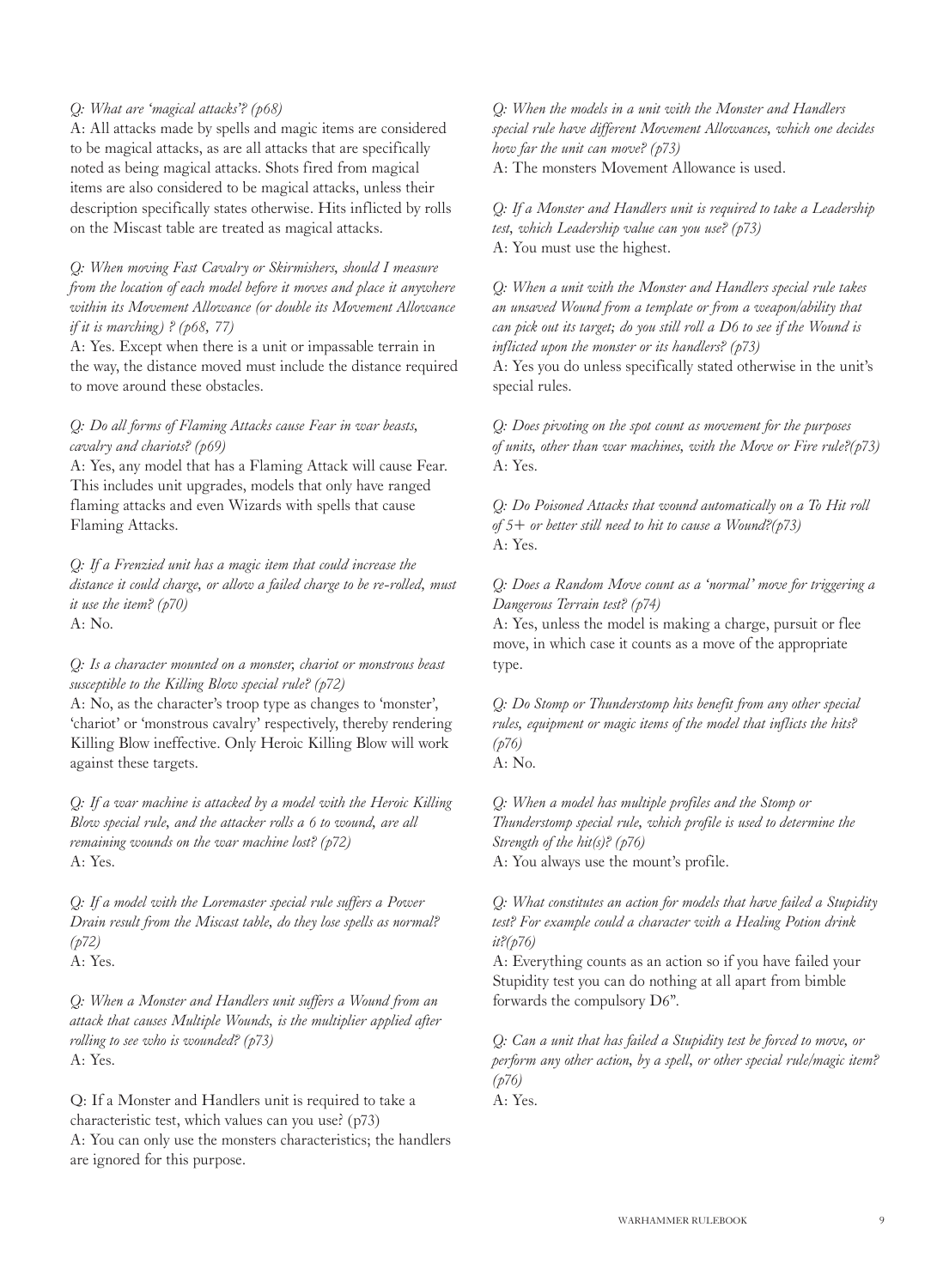*Q: If I have a unit of 20 archers, 5 files wide and 4 ranks deep, how many shots would I get using the Volley Fire special rule? Would it be 15 (first two ranks plus half of the remaining models, rounding up) or 16 (first two ranks plus half of each rank, rounding up)?(p78)*  $A:15$  shots.

*Q: When a unit fires using the Volley Fire special rule and not all of the unit can shoot, do you work out how many models can shoot in the third and subsequent ranks and then halve the result, rounding up? (p78)*  $A \cdot Y_{PS}$ 

*Q: Must units with the Vanguard deployment special rule be moved before the roll to see who gets the first turn? (p79)* A: Yes.

*Q: Units that are deployed as Scouts or make a Vanguard move are not allowed to charge if they get the first turn. Does this also stop them from charging in the Magic phase? (p79)* A: Yes.

*Q: Do units that are deployed as Scouts count toward determining who finished deploying their army first? (p79)*  $A \cdot N_0$ 

*Q: Must a unit with Frenzy that is in charge range of an enemy unit on the first turn of the game, take a Leadership test due to Berserk Rage if it deployed as Scouts or made a Vanguard move? (p79)*

A: No. A Frenzied unit only takes a Leadership test due to Berserk Rage if it can charge. As it is not allowed to charge, there is no need to take the test.

*Q: If a character is deployed as part of a unit with the Vanguard special rule, can that unit still make its Vanguard move? (p79).* A: If the character in question has the Vanguard special rule as well, then yes, they may. Otherwise, no, the character's presence prevents the unit from using Vanguard.

#### Troop Types

*Q: Can a Chariot move backwards and sideways? (p86)* A: Yes.

*Q: Where there are references to monstrous infantry/cavalry/beasts does this mean just monstrous infantry, monstrous cavalry and monstrous beasts (and not 'ordinary' cavalry and beasts)? (various)* A: Yes.

#### Weapons

*Q: If a model gets a Strength bonus 'in the first round of combat' does this mean it only receives the bonus once per battle? And does it receive the bonus against a new enemy that charges it while it is already fighting in an ongoing combat? (p90)* A: No to both questions.

#### Command Groups

*Q: Does the 'Look Out Sir' special rule apply against all spells that use templates? (p93)* A: Yes.

*Q: Can a Standard Bearer use a weapon that requires two hands? Can he use an additional hand weapon? (p94)* A: Yes to both questions.

*Q: Do enemy unit champions count as characters? (p93/96)* A: No.

#### **Characters**

*Q: Does a character have a troop type? If yes, do all of the rules that apply to that troop type apply to the character? And will the character be affected by special attacks or spells that affect that troop type? (p96)* A: Yes to all questions.

*Q: If a character is required to join a unit and all units are required to test to see if they are held in reserve or moved on from a board edge at the start of a turn, how is this resolved? (p97)* A: Before rolling for any units you must nominate which unit each character that is required to join a unit is going to be deployed with and then roll once to determine if they all turn up or all are delayed. For example a Skaven army with a Grey Seer on a Screaming Bell is playing against an Orc & Goblin army with Skarsnik. The Grey Seer would have to nominate which unit of Clanrats or Stormvermin he is joining before any rolls are made to see which units are delayed by Skarsnik.

*Q: If a Wizard casts a spell that targets him then leaves the unit, will the spell remain on both the Wizard and the unit? (p97)* A: No, once the Wizard has left the unit it will only target him. If he subsequently joins another unit, or rejoins the unit he has left, while the spell is still in play then they will benefit from the spell.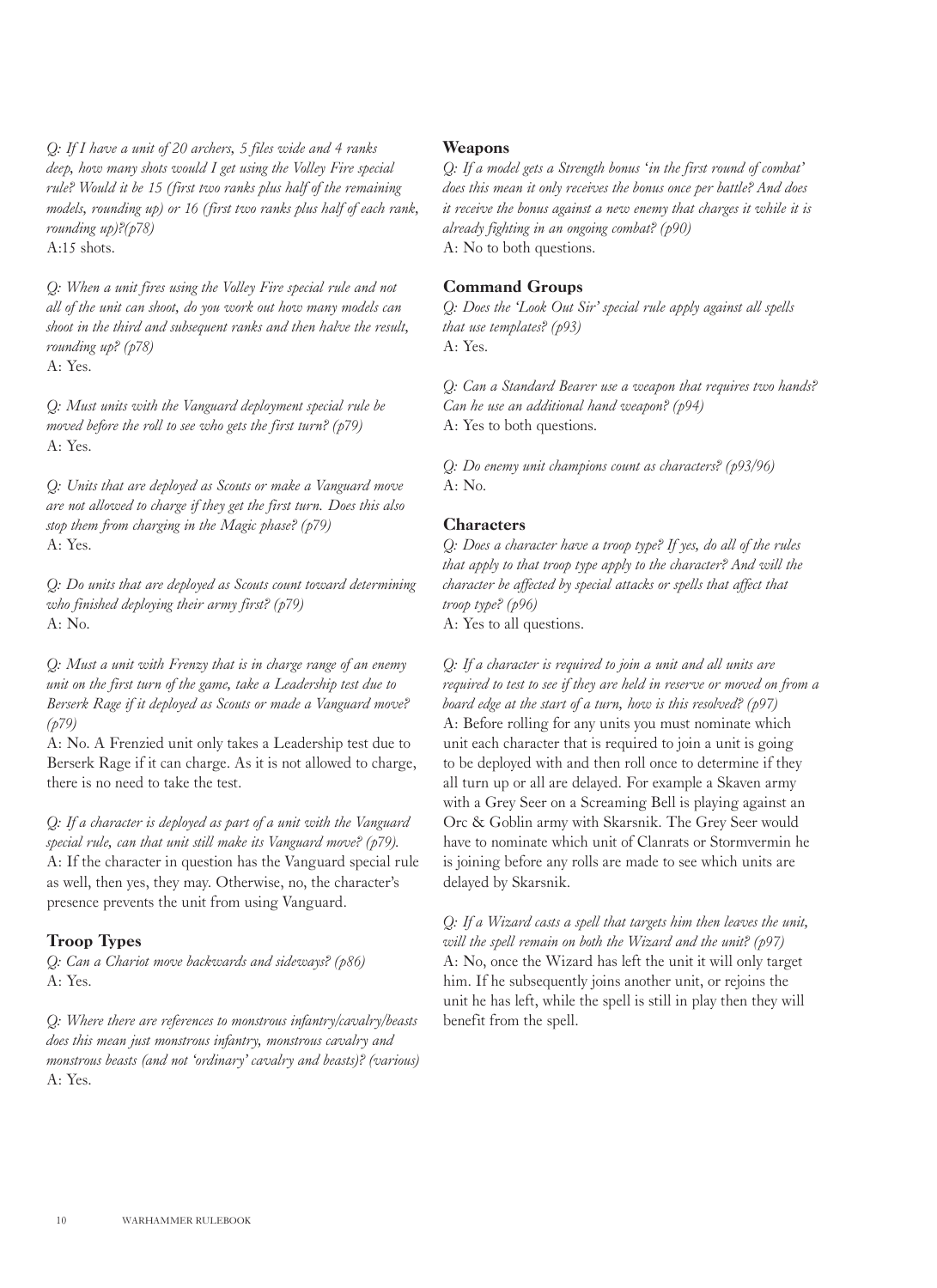*Q: Can characters change position inside a unit as part of a normal move?(p97)*

A: Yes, as long as they end up in the rank closest to the front of the unit that has a space in. It is also worth remembering that even if only the character moves the whole unit will count as moving that turn. Having a belligerent officer barge his way through the unit is not conducive to a good round of shooting!

*Q: Must a character be moved to the front rank of a unit as soon as a space becomes available? (p100)*  $A \cdot Y_{PS}$ 

*Q: Can a character 'move through' a unit he has joined when he leaves it (i.e. can he leave through the side or rear of the unit, measuring the move from his starting position)? (p101)* A: Yes.

*Q: If a unit containing one or more characters has had its Movement Allowance altered, will this affect a character leaving the unit, including if he tries to charge out of it? (p101)* A: Yes, but for that move only.

*Q: At what point after a unit has been wiped out do any characters remaining count as having left the unit? (p101)* A: As soon as the last model from the unit has been removed, any remaining characters will count as a new unit. Note that this will cause Panic tests to all friendly units within 6" (including the newly formed unit of character(s)) as the unit has been destroyed.

*Q: Can a character or champion that is part of the crew of a war machine issue or accept a challenge? (p102)* A: No.

*Q: After accepting a challenge must the challenged model always move into base contact with the enemy model that issued the challenge? (p102)*

A: If the challenged model is on his own then he must move into base contact. If the challenged model is in a unit he must move as long as it does not require leaving his unit. Where it is not possible for base contact to be made then leave the models where they are and simply assume that the two models are in base contact.

*Q: If, for any reason, a character involved in a challenge ceases to count as a character before the challenge ends (for example, if a Chaos model was under the effects of Call To Glory and the spell was ended part way through the challenge) what happens? (p102)*

A: Complete the challenge as normal this turn. The model which has ceased to be a character must use its non-character (and thus probably much reduced) stat-line from the moment the spell ends. At the end of the round of close combat the challenge automatically ends.

*Q: If a model with a Breath Weapon, Stomp or Thunderstomp is in a challenge, can these attacks hit models not in the challenge?(p102)* A: No.

*Q: Can a model in a challenge direct his attacks against an enemy character's chariot or monstrous mount? (p102)* A: Yes.

*Q: Can models not in a challenge direct attacks against the mount of a character that is in a challenge? (p103)* A: No.

*Q: Can a monster and its rider both shoot in the same shooting phase? (p105)*

A: Yes. Additionally, if there are multiple riders they can each shoots

*Q: Does a ridden monster benefit from any ward save that its rider possesses or vice versa? (p105)* A: No.

*Q: Do units benefit from their General's Inspiring Presence for the purposes of spells that use Leadership, such as Spirit Leech or Okkam's Mindrazor? (p107)* A: Yes.

*Q – If a Battle Standard Bearer has to be placed in the second rank of a unit due to there being no space for them in the unit's first rank, do the effects of the battle standard still apply? (p107)*   $A - Yes.$ 

*Q – If a Battle Standard Bearer who has a magic standard has to be placed in the second rank of a unit due to there being no space for them in the unit's front rank, do the effects of the magic standard still apply? (p107)*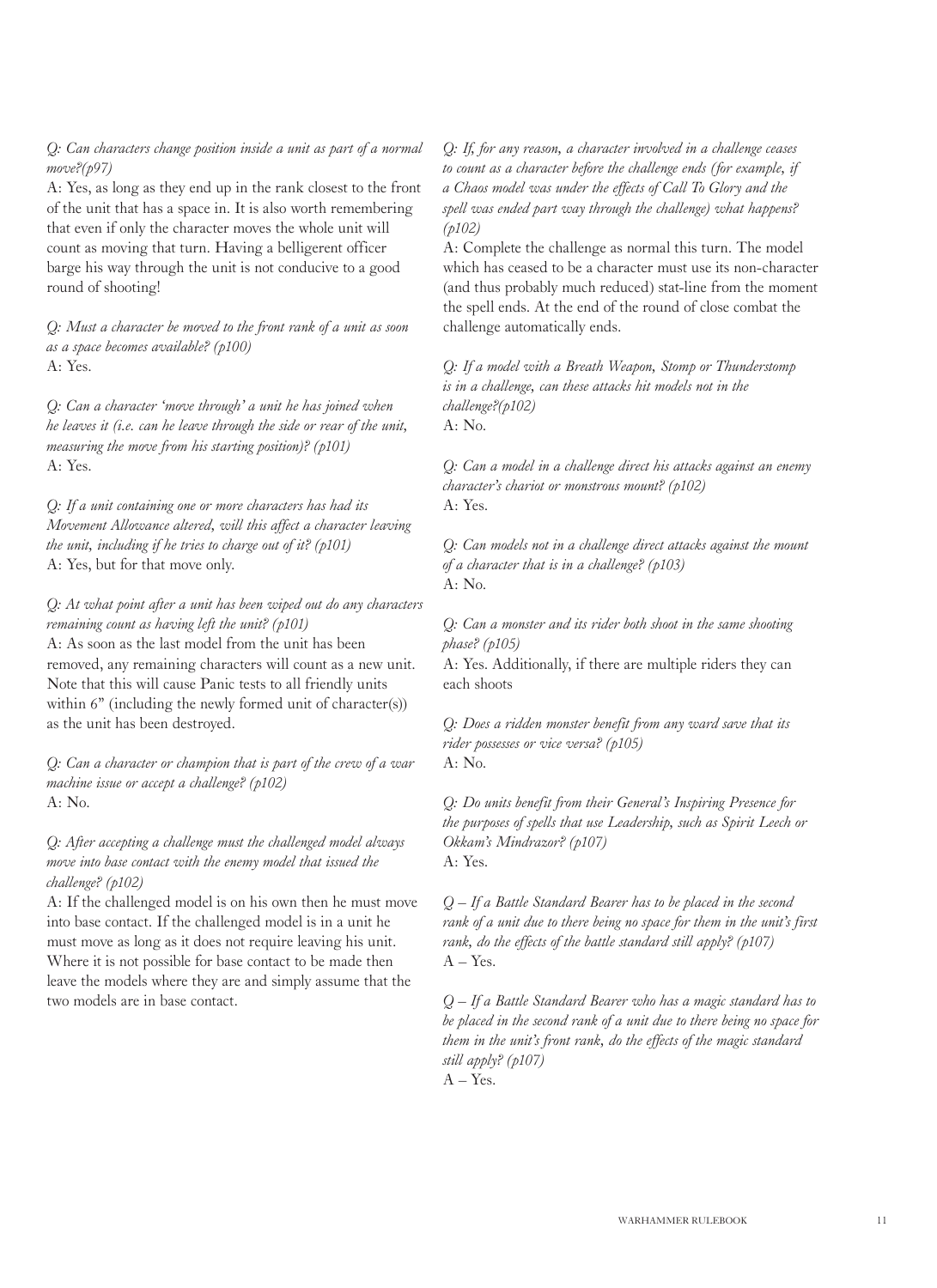#### War Machines

*Q: Does a bolt thrower require two or more crew remaining to fire? (p111)*  $A: No.$ 

#### Battlefield Terrain

*Q: When does the affect of an augment or hex spell end if it is 'cast' by a River of Light? And what happens if a spell cast by a River of Light affects a unit's ability to move? (p120)*

A: Augment and hex spells last until the start of the Magic phase in their sides next turn – the spell does not end in the Magic phase immediately after the Movement phase when it was triggered. Any movement effects will not apply until the unit's next Movement phase – they do not affect movement on the turn they are triggered.

*Q: If a cavalry, monstrous cavalry or chariot unit charges a unit touching the other side of an obstacle how many models need to take a dangerous terrain test ? (p123)*

A: Any model touching the obstacle must test.

*Q: Can a model move within an inch of a building without garrisoning it? (p126)* A: No.

*Q: Does a unit garrisoning a building count as having any ranks at any point? (p126)* A. No.

*Q: If a Wizard, in a unit in a building, miscasts and rolls a Dimensional Cascade or Calamitous Detonation result, is the Wizard always one of the D6 models hit? (p127)* A. Yes.

*Q: What happens if a unit that is assaulting a building is itself charged? (p127)*

A: The assault on the building is abandoned (move the unit that was assaulting the building backward 1") The two units outside the building are now engaged in combat instead and will fight a round of combat this turn.

*Q: Can a character that was not one of the ten models chosen to take part in a building assault be one of the models that step up to replace casualties suffered in the assault? (p128)*

A: No, he is far too busy convincing his soldiers to take his place in the assault to get involved himself.

*Q: If a unit that can cast spells as a Wizard (for example Pink Horrors of Tzeentch) is within 3" of a Wizard's Tower, does it gain the Loremaster special rule while it controls the tower as if it were a Wizard? (p131)* A: Yes.

#### Choosing Your Army

*Q: It's not uncommon for special rules or spells to beneficially affect models of a certain type. If my opponent's army also has such models, can they be affected too? What about allied units on my own side? (p132 & p136)*

A: Special rules and spells such as this only ever affect friendly units from their own army, and will not affect enemy or allied units that happen to be in range.

*Q: Do I have to show my opponent my army roster at the start of a battle, or can I wait until the end of the game, which means I only need to reveal things like which magic items my characters have taken when I first use them? (p132)*

A: If you think this may be an issue, discuss it with your opponent before the game starts. Some players prefer full disclosure at the start of the battle, while others prefer to wait until the battle has finished before revealing their roster. It is for you and your opponent to decide which method you prefer to use.

#### Fighting a Warhammer Battle

*Q: Can I deploy a unit in Impassable terrain? (p142)* A: No.

*Q: Can I deploy in Dangerous terrain? What happens to the deployed unit if I do? (p142)* A: Yes. Nothing happens to the unit.

#### *Q: How do I deploy in Mysterious terrain? (p142)*

A: Place one model from the unit in the terrain feature, then roll to see what type of terrain it is, then deploy the rest of the models in a legal formation and finally resolve any effects the terrain has. Note that deploying the unit counts as entering the terrain, but it does not count as moving.

*Q: Some special rules, magic items etc. have an effect at the beginning of the battle, or before the game starts. When should these effects take place? (143)*

A: After both armies are deployed and any Deployment special rules have occurred but before the roll for first turn.

*Q: If I kill a character but not their mount, do I score victory points for just the character, the character and their mount, or must I kill the mount too in order to score any victory points? (p143)* A: You must kill the character and his mount to score any victory points.

*Q: Some models can be 'created' by spells or special rules during the game. Are such units worth any victory points if destroyed? (p143)*

A: No, unless their rules specifically say otherwise.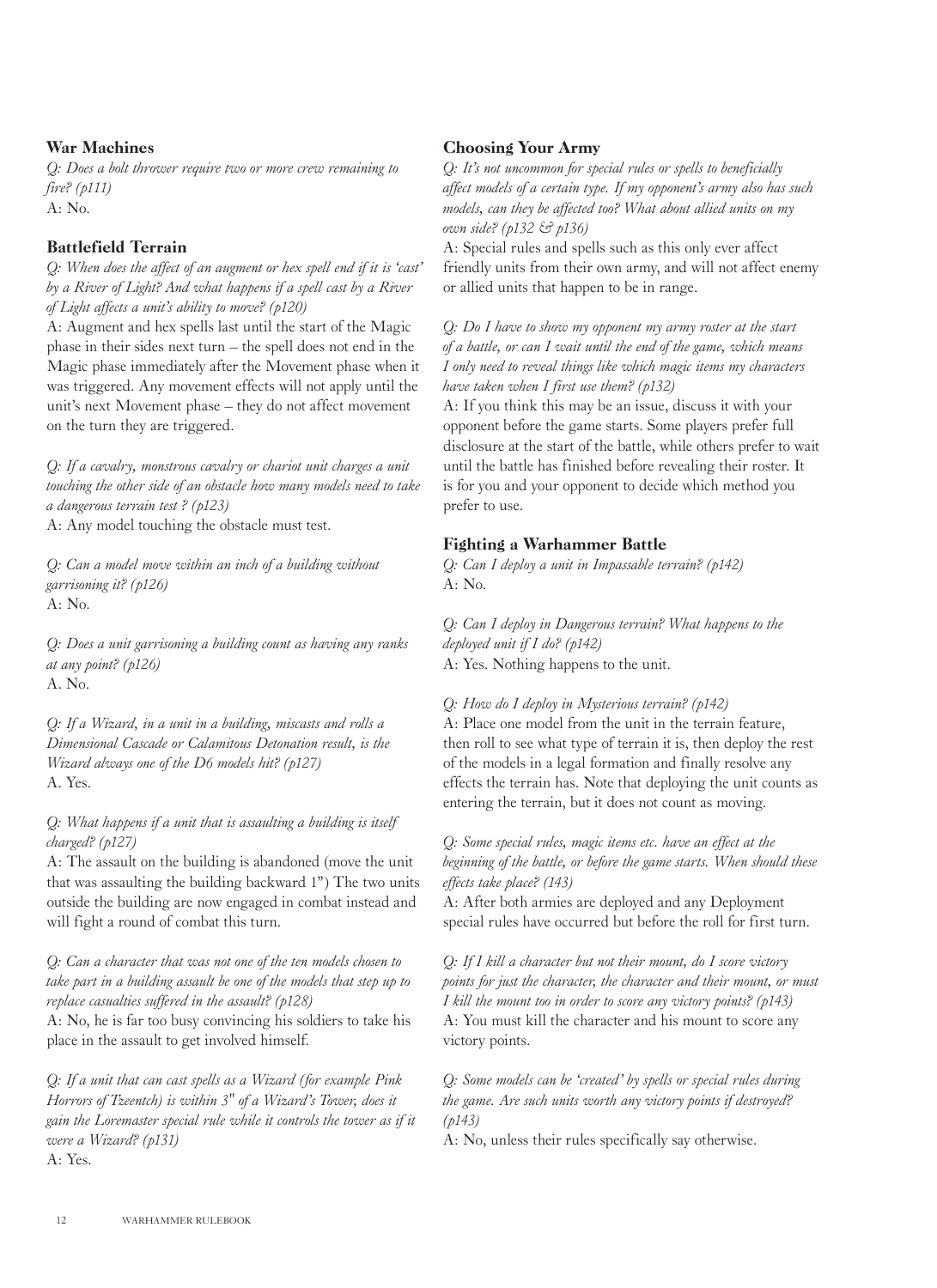*Q: When players roll off to see who deploys first, gets the first turn etc. must the winner deploy first, take the first turn etc.? (p144- 150)*

A: Yes, unless is specifically states that they get to choose.

*Q: During the random deployment on a Dawn Attack mission,*  what happens if a unit is unable to deploy where the Deployment *table says it must, because it will not fit for example? (p145)* A: The unit is placed in reserve and will enter play in the first turn using the rules for reinforcements on page 27.

*Q. If the watchtower is destroyed in the Watchtower scenario, what victory conditions are used? (p150)*

A: The closest unit to the centre of the rubble where the watchtower once stood is the winner.

*Q: If we are using an alternative terrain feature in the Watchtower scenario (a hill or forest for example) how do we decide who has control of it? (p150)*

A: The terrain feature will count as controlled by whichever side has a unit on/inside it. If it is unoccupied, the side with a unit closest will count as controlling it. If more than one side has a unit on/inside the terrain feature or they are equidistant from the terrain feature, use victory points to determine the winner.

#### The Lores of Magic

*Q: Do I get to use Magic Resistance against Wounds caused by lore attributes? (Reference)* A: Yes.

*Q: If a unit is augmented by* Pha's Protection *how does this interact with Shooting attacks that do not specifically target a unit? For example a cannon or stone thrower shot? (Reference)* A: Fire the shot as normal. If the template ends up over any models in a unit that have been augmented by *Pha's Protection* roll a D6. On a 4+ the entire shot is discounted.

*Q: If a Wizard casts* Throne of Vines *with Irresistible Force do they get to ignore the miscast on a 2+ as the miscast occurs after the spell is cast? (Reference)* A: Yes.

*Q: If a Wizard has Throne of Vines cast upon himself and subsequently casts another spell from the Lore of Life, it gains additional benefits. Are these additional benefits lost if Throne of Vines is then dispelled? (reference)*

A: No. As long as a spell is cast while Throne of Vines is in play then the spell gains the additional benefits until the spell ends.

*Q: Certain spells, most notably* Regrowth *from the Lore of Life, allow you to resurrect models that have been killed or even add extra models to a unit. What happens if some or all of the models added to a unit do not fit at the back? (Reference)*

A: Any models that do not have space to be placed at the back of the unit are lost. If, for example, your unit has been charged in its rear facing then you would be able to complete the back rank and any excess models are lost.

*Q: If models are resurrected in a unit that has charged that turn, do the resurrected models count as having charged? (Reference)* A: No, but remember that the unit will still count as having charged when working out the combat result.

*Q: As a standard is lost once its bearer has been killed how does this affect the number of models that can be resurrected by*  Regrowth*? For example a unit of 20 Halberdiers have been reduced to 10 models and have lost their standard bearer, can they now be increased back to 20 models? (Reference)* A: The unit can still be increased back to 20 models. You can resurrect the model that was carrying the standard as a rank and file model.

*Q: Does the* Roiling Skies *Lore Attribute require you to successfully cast the spell before its effect can be applied?(Reference)* A: Yes.

*Q: What happens if a unit in a building is the target of Wind Blast? (reference)* A: They are considered unable to move and suffer D6 Strength 3 hits.

*Q. Once the damage has been resolved from the* Comet of Casandora *striking on a roll of 4+, are all markers removed and does the spell end? (Reference)* A: Yes.

*Q: Can* Chain Lightning *leap onto a unit engaged in close combat? (Reference)* A: Yes.

*Q. If an enemy unit is affected by the* Doom and Darkness *spell, and the unit is within the general's Inspiring Presence radius, does the Leadership value conferred by Inspiring Presence suffer the modifier even if the General is not affected? (Reference)* A: Yes.